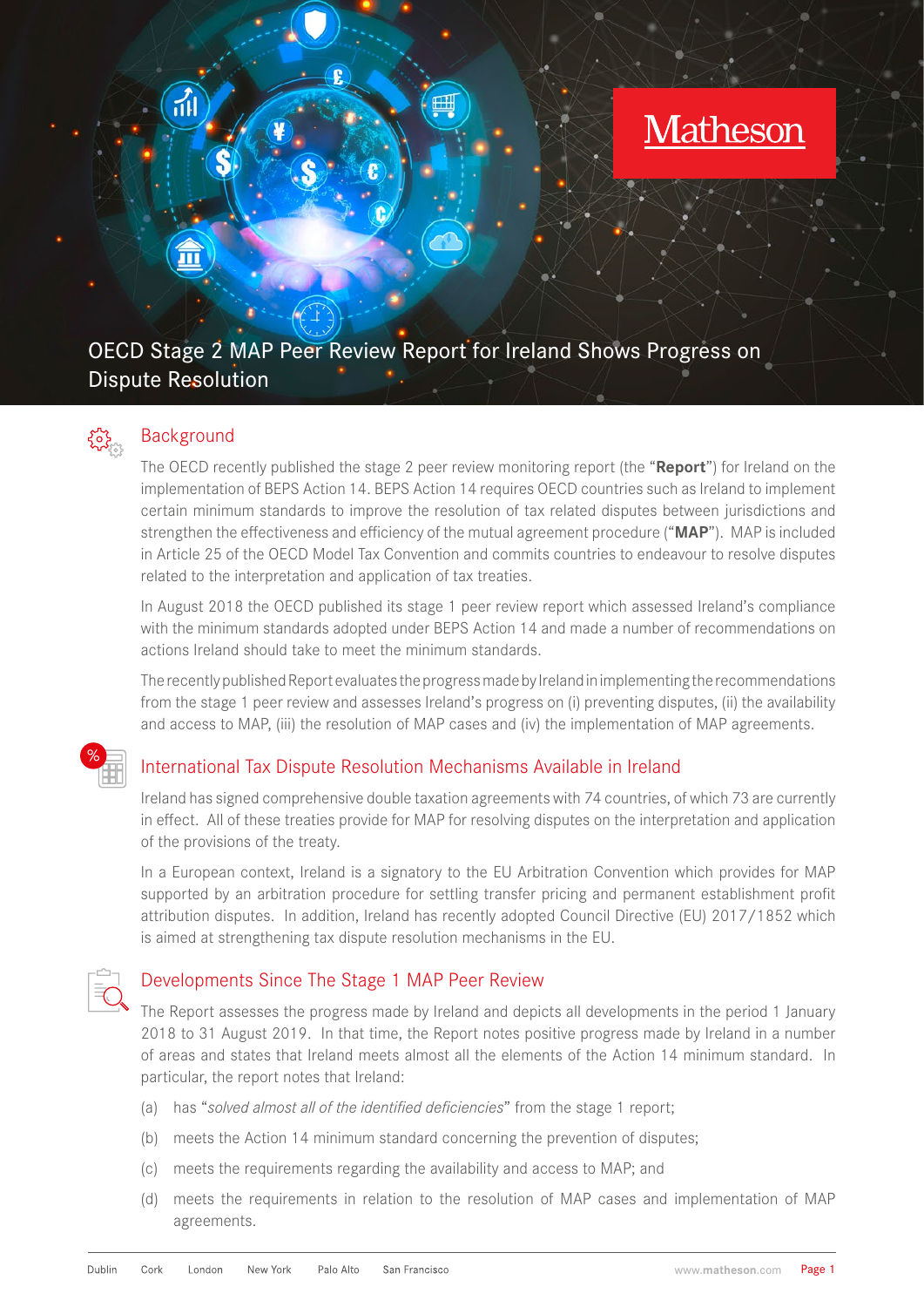One of the most significant developments since the release of the stage 1 peer review, and which accounts for much of Ireland's progress, is the ratification by Ireland of the Multilateral Convention to Implement Tax Treaty Related Measures to Prevent Base Erosion and Profit Shifting ("**MLI**"). Ireland deposited its instrument of ratification for the MLI with the OECD on 29 January 2019 and it entered into force with respect to Ireland on 1 May 2019. Regarding the Action 14 minimum standards, Ireland did not make any reservations to Article 16 of the MLI, which concerns MAP and Ireland also opted for mandatory binding arbitration as a final stage in the MAP process.

Where the adoption of the MLI will not bring one of Ireland's tax treaty's into line with the Action 14 minimum standards the Report notes that Ireland will strive to update those treaties through bilateral negotiations.

Another important and welcome development noted in the Report is the amendment of Ireland's domestic tax legislation in Finance Act 2018 to specifically provide that all MAP agreements can be implemented irrespective of domestic time limits. Prior to this, in the absence of a specific provision in a tax treaty, Ireland's domestic time limits for amending a tax assessment could have fettered the effective implementation of a MAP agreement.

The Report also notes the welcome publication by the Irish competent authority, the Irish Revenue Commissioners, of guidance on the relationship between tax appeals brought before the Irish Tax Appeals Commission ("**TAC**") and the availability of MAP when cases have been settled through the appeals process (the "**MAP Guidance**"). That guidance clarifies that it is not the policy of the Irish competent authority to undertake MAP in parallel with a domestic settlement / resolution process. As such, if a taxpayer wants to pursue MAP in priority to any domestic remedies, the taxpayer will have to stay the domestic proceedings.

## OECD Recommendations

For the treaties that will not be updated by the MLI to meet the Action 14 minimum standard, the OECD recommends that Ireland work towards updating these treaties through bilateral negotiations to include the necessary provisions to meet the minimum standard.

Another area singled out for improvement is the average time needed to close MAP cases. The report notes that for the period analysed on average Ireland took 32.86 months to resolve MAP cases. For transfer pricing cases the average increases to 38.29 months. These timelines are above the 24 month target average and are in part due to Ireland's MAP inventory case load increasing by 61% since 1 January 2016. Whilst noting that Ireland has taken several proactive steps in its approach to resolving cases in a timely manner, including:

- (a) the creation of an additional director role within the Transfer Pricing Branch of the competent authority; and
- (b) adding additional resources to the Transfer Pricing Branch by increasing the number of staff from 10 to 15,

the Report nonetheless recommends that Ireland take further actions or devote additional resources to its competent authority so as to ensure that MAP cases are resolved in a timely, efficient and effective manner.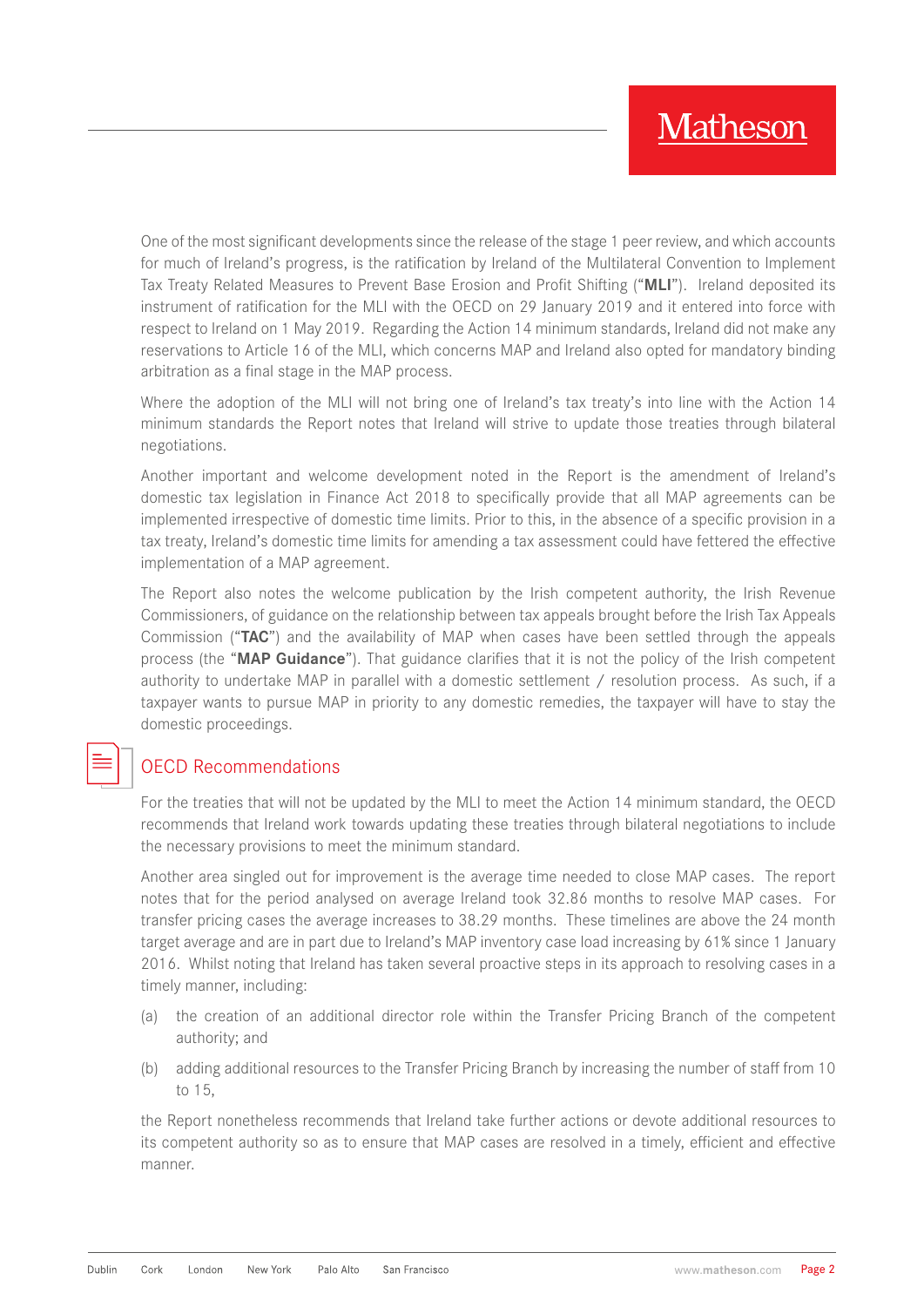## **Comment**

The Report reflects the improvements Ireland has made in a short period of time in meeting the Action 14 minimum standards. This demonstrates Ireland's continued commitment to implementing recommendations from the OECD BEPS initiative.

The Report also highlights the positive experience of peers in working with the Irish competent authority and specifically notes the principled and pragmatic approach adopted by the Irish competent authority to resolving MAP cases. This also reflects the experience of taxpayers in dealing with the Irish competent authority in recent years. Taxpayers can expect a principled and pragmatic approach, particularly where they approach the Irish competent authority at an early stage of a dispute. Early engagement has been a consistent message from the Irish competent authority in recent years as it provides them with the greatest opportunity to reach a principled outcome.



Taxpayers should therefore seek to engage with the Irish competent authority at an early stage of a dispute. Alternatively, and at the very least, taxpayers should engage with their Irish tax advisors to ensure that they are not agreeing to positions or taking actions that could fetter the ability of the Irish competent authority to effectively engage in MAP discussions.

An important factor to be aware of in this respect is from the MAP Guidance noted above. The MAP Guidance clarifies that where the TAC has made a determination in a case this will not preclude a taxpayer seeking MAP. However, in such circumstances, the Irish competent authority cannot derogate from the TAC determination under any MAP agreement. In such circumstances therefore double taxation will only be fully eliminated if the competent authority of the treaty partner jurisdiction adopts Ireland's position and, clearly, it is not guaranteed that this will be the case. These issues should be factored into a taxpayer's strategy at an early stage when deciding how to approach a dispute.